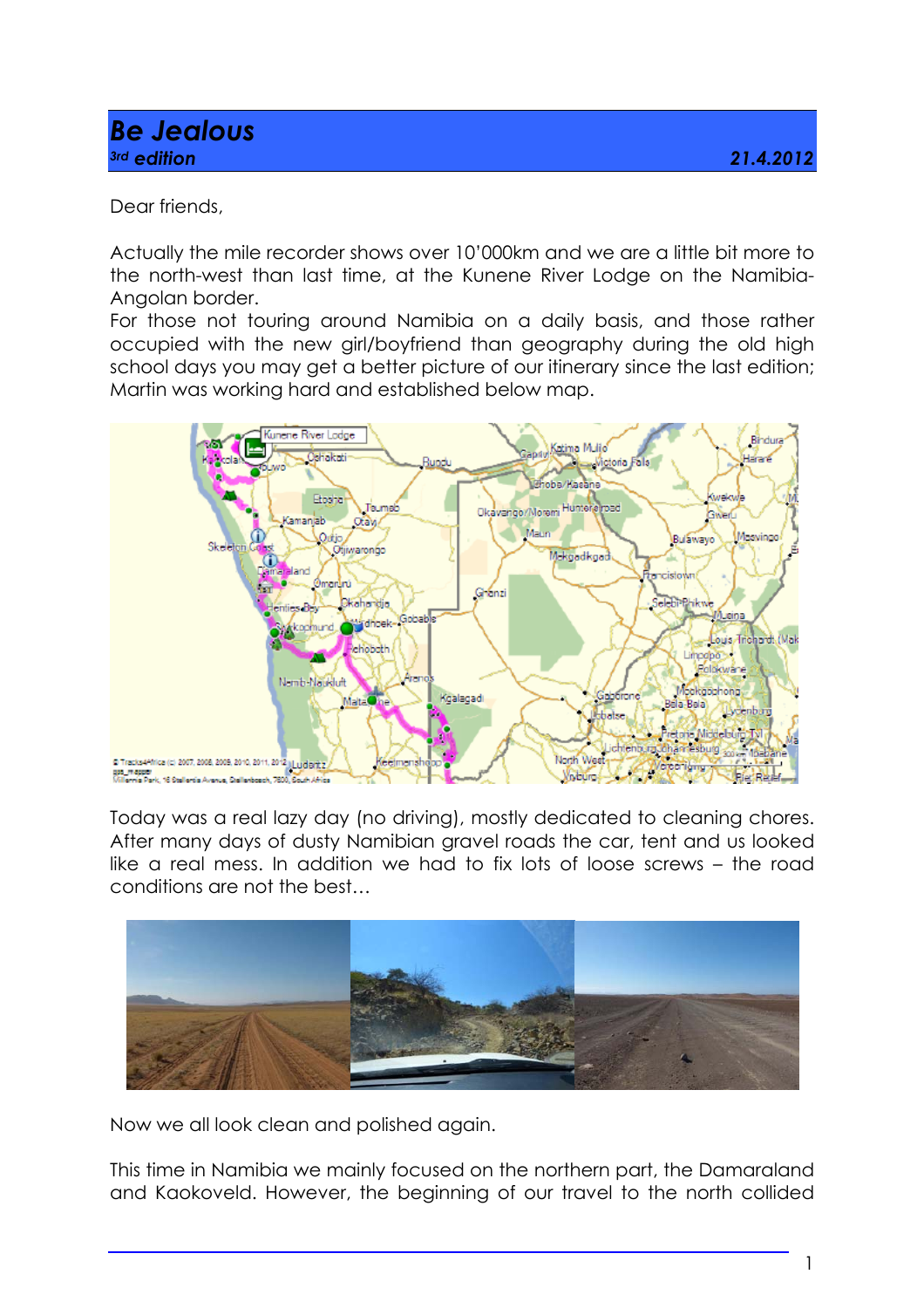with the Easter holiday. Everybody knows that there will be no accommodation available at any tourist spot. And indeed, all South Africans seem to have gone to Namibia ... and all Namibian to their beaches.



So we spent the holidays in the surroundings of Windhoek. Two days on a guest farm and 2 days in a cave. Very interesting: outside shower and toilet with 180° view - now we understand the meaning of a loo with a view.

With the last drop of diesel we arrived at Swakopmund – even the petrol stations were sold out over the long weekend. As we did some complicated and lengthy calculations before departure in Windhoek, we could finally do it without a refill. Anyway there are several options should we run out of fuel, the most obvious Monika pushing the car.

Swakopmund was very nice for going out, nice dining, shopping and especially having a look at the old buildings.



There are places near Swakopmund that look like on the moon - well how we imagine it might look there.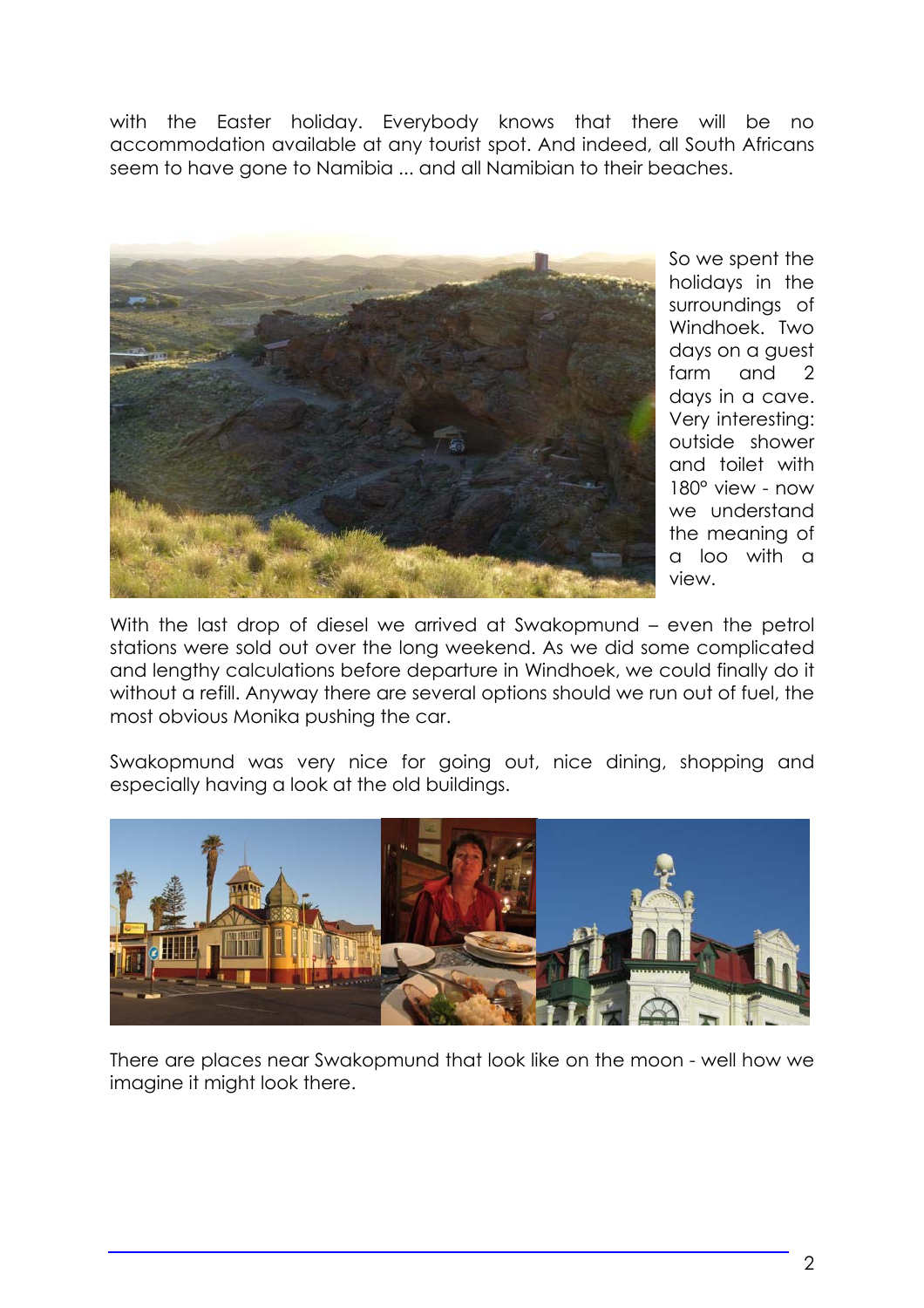

Swakopmund is not only the nice place for going out, dining and wining – it's also the last major town to organize your survival if you're travelling further north. Beer for 10 days, wine for 2 weeks (because it's more difficult to get in small towns), a little water – just in case you run out of beer and if there is no shower available, then you need some food and finally 180 l of diesel for the next 1000 km. After having emptied our bank account to purchase all this stuff, we were ready for Damaraland and Kaokoveld. Only one major challenge remains: Not too far after Swakopmund there is a veterinary fence. One of these institutions created to avoid the transfer of possible illnesses from beef grown in the North to beef grown in the South and vice versa. So they built a fence dividing the whole country into 2 parts (southern beef and northern beef), equipped the fence with some gates and placed an officer at each gate to confiscate all fence-crossing meat. Well, we arrived at the gate, the officer, a rather well proportioned lady, looked very hungry at our fridge – but as she was explained that we were just on a day trip to the nearest expensive lodge helped her economise on her energy and not to look at our fridge. In this way our Southern beef was converted into Northern beef.



But now back to our journey. From Swakop we followed the Skeleton Coast up to Henties' Bay to move towards Messum crater. This is an enormous very old crater with a diameter of more than 20 km.

The landscape is very dry, just some of the world's oldest plants, the Welwitchias and some shrubs are growing there. The temperature was 40+, one of the reasons for stocking some cans of beer for this journey!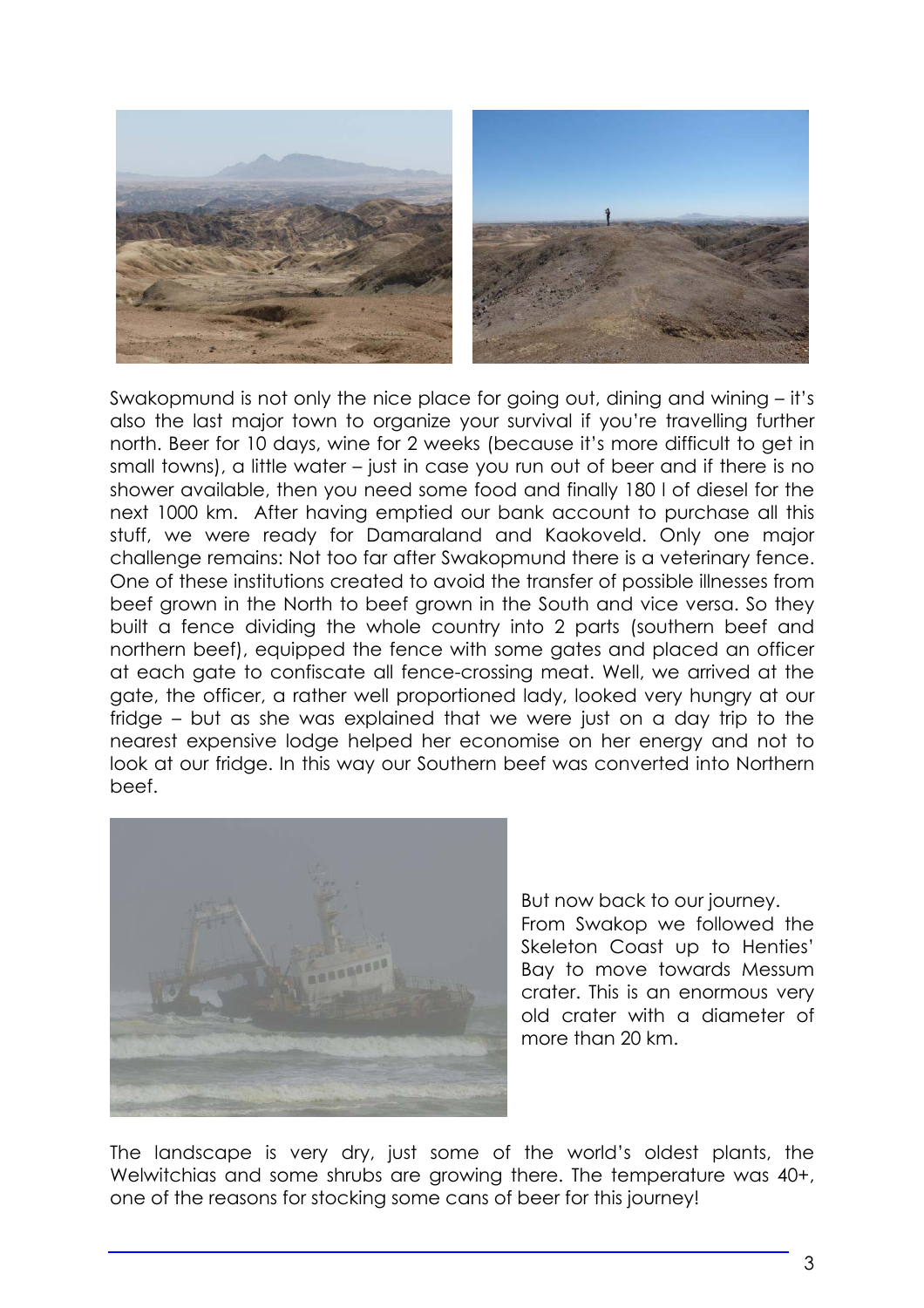

We were the only people for miles and could choose the best point for setting up our tent and having our sundowners. At night the Milky Way was fantastic.



After another diesel refill at Palmwag we moved further north to Purros. Last time there, we saw plenty of desert elephants in the riverbed around the

Along the Brandberg we drove up to Twyvelfontein to admire the rock engravings. They looked familiar to the ones in Lesotho.



village – and they even woke up Martin at night while roaming around the campsite – but this time there was none. Monika was quite happy about it as these elephants are known to be not the friendliest ones.



To keep her in a good mood, we had to choose the campsite very carefully: It should be fully enclosed by trees and bushes to avoid elephants approaching her and it should be very open to identify approaching elephants as soon as possible. Well, after some time we had to compromise – on the site and on the mood. Next morning, still no elephants. Even if this corresponded to Monika's wishes, she was quite disappointed for not seeing one of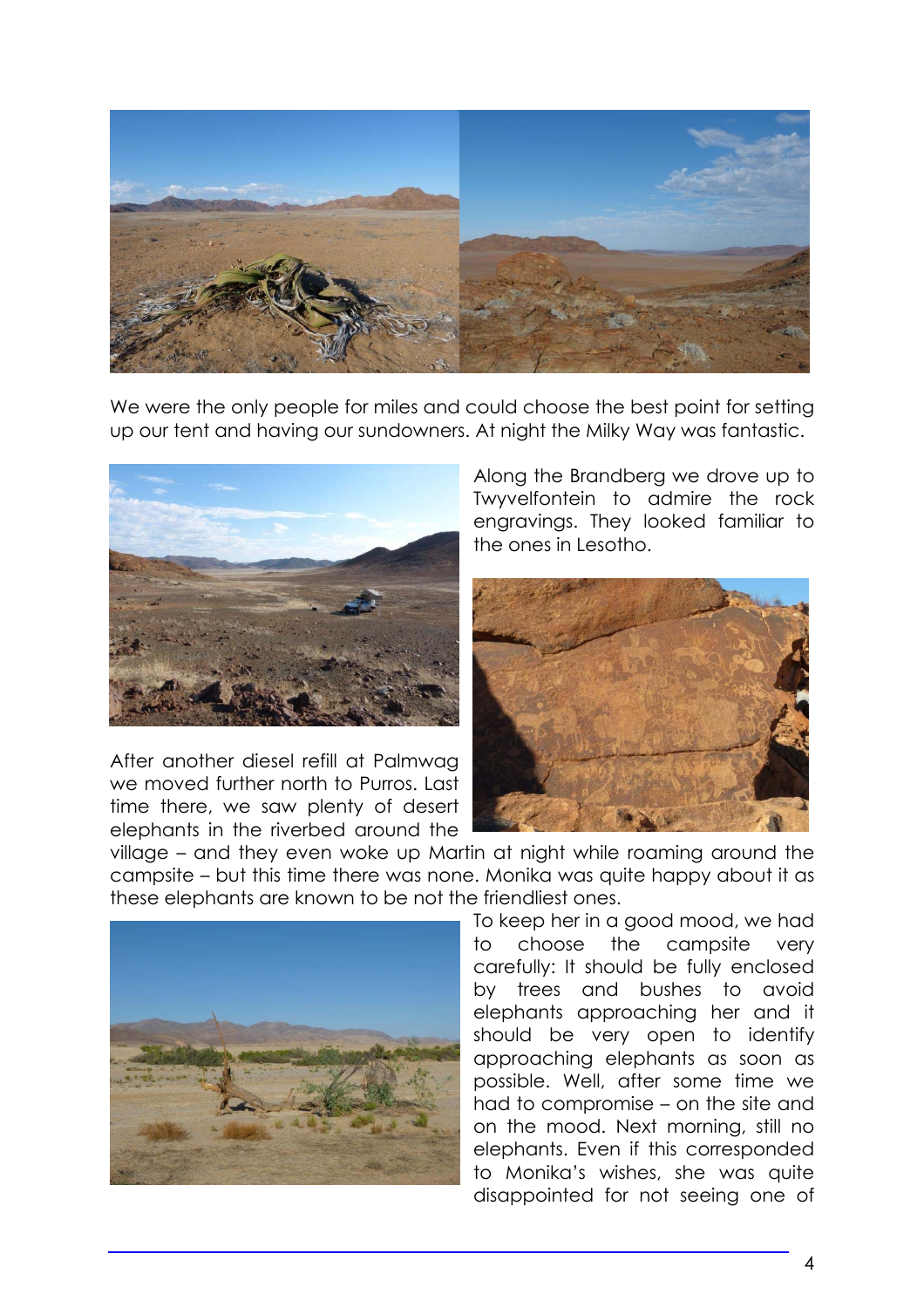them.

So we had to drive on, northwards towards the Angolan border. Still some 250 km left. Stony roads, sandy roads, lot of corrugations, most the time a combination of all 3 at the same time. The whole day we tortured the car, passing the only important village in the area (a police station with a sleeping officer).



Finally we arrived at the Kunene River, the northernmost point in the Hartmann valley and border to Angola. (As my maiden name is Hartmann, we simply had to go there to see if there are still some ancestors sneaking thru the dunes of the valley, growing mice and trying to survive on a diet of sand, some weeds and mice milk).



In the morning we were greeted by grazing gemsbok near the tent.

After some further intense and scientific petrol calculations we decided that we also could visit the Marienfluss valley lying just beside –

The valley is not populated at all, but very sandy, windy and with lots of game. As we could not find the usual five star game lodge we choose a beautiful site in the bush (what did we say before about the loo with a view and water for showers…)



with the next petrol station being another 450 km away. A completely different valley, much greener – well if we can speak about greener in Namibia - populated by the Himba ethnic having large herds of cattle and goats.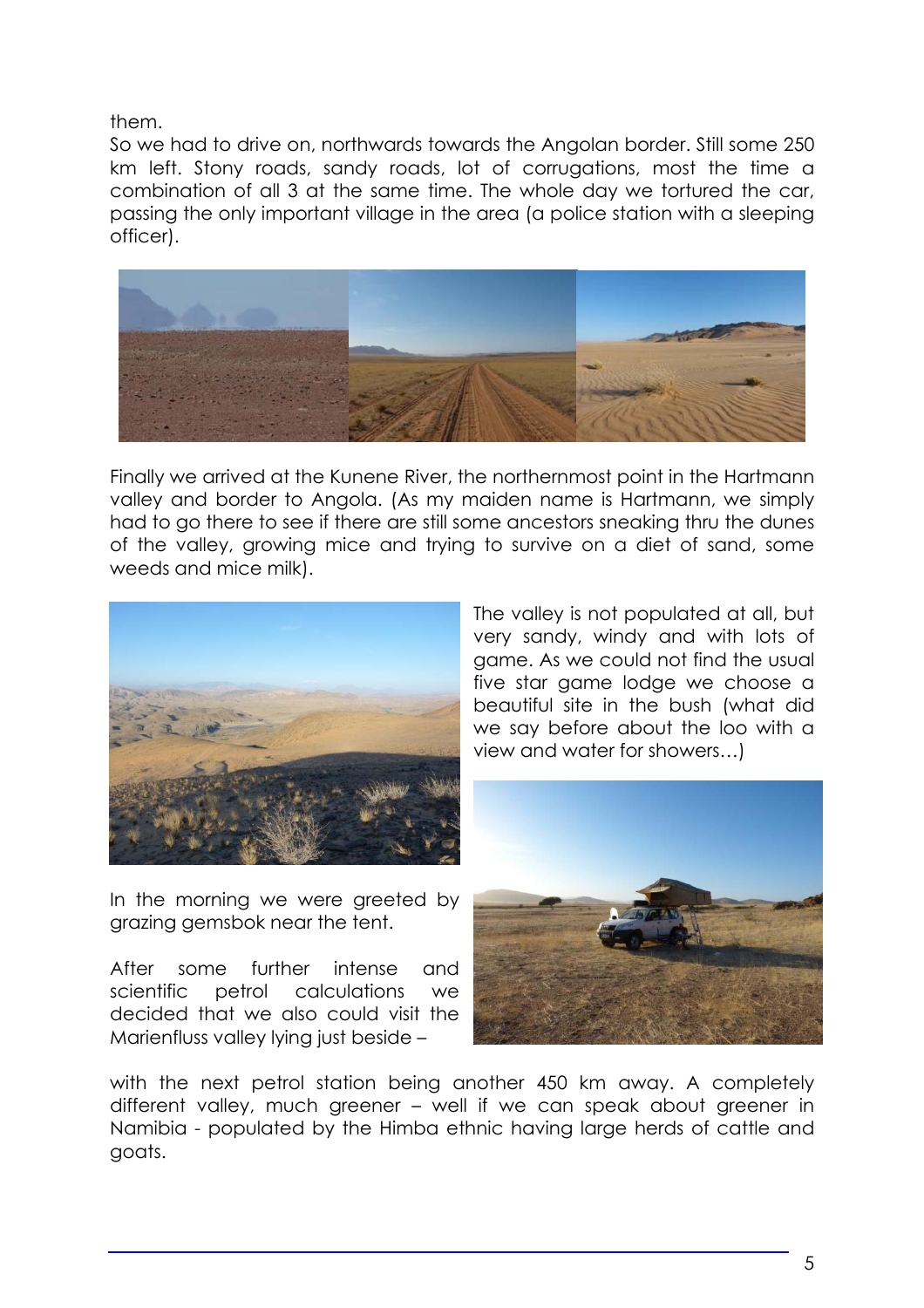

The Himbas are nomads, due to their splendid isolation not having changed their way of life for some centuries. More than 100 years ago some evangelic missionaries came to this area. They told the local people their usual message; they could convince some of them – by now the Hereros, with their typical cloth they copied from the missionaries' wives more than 100 years ago. Others preferred to remain as they are – now the Himbas, still following their traditional fashion habits. Even nowadays a visible difference in their fashion patterns.